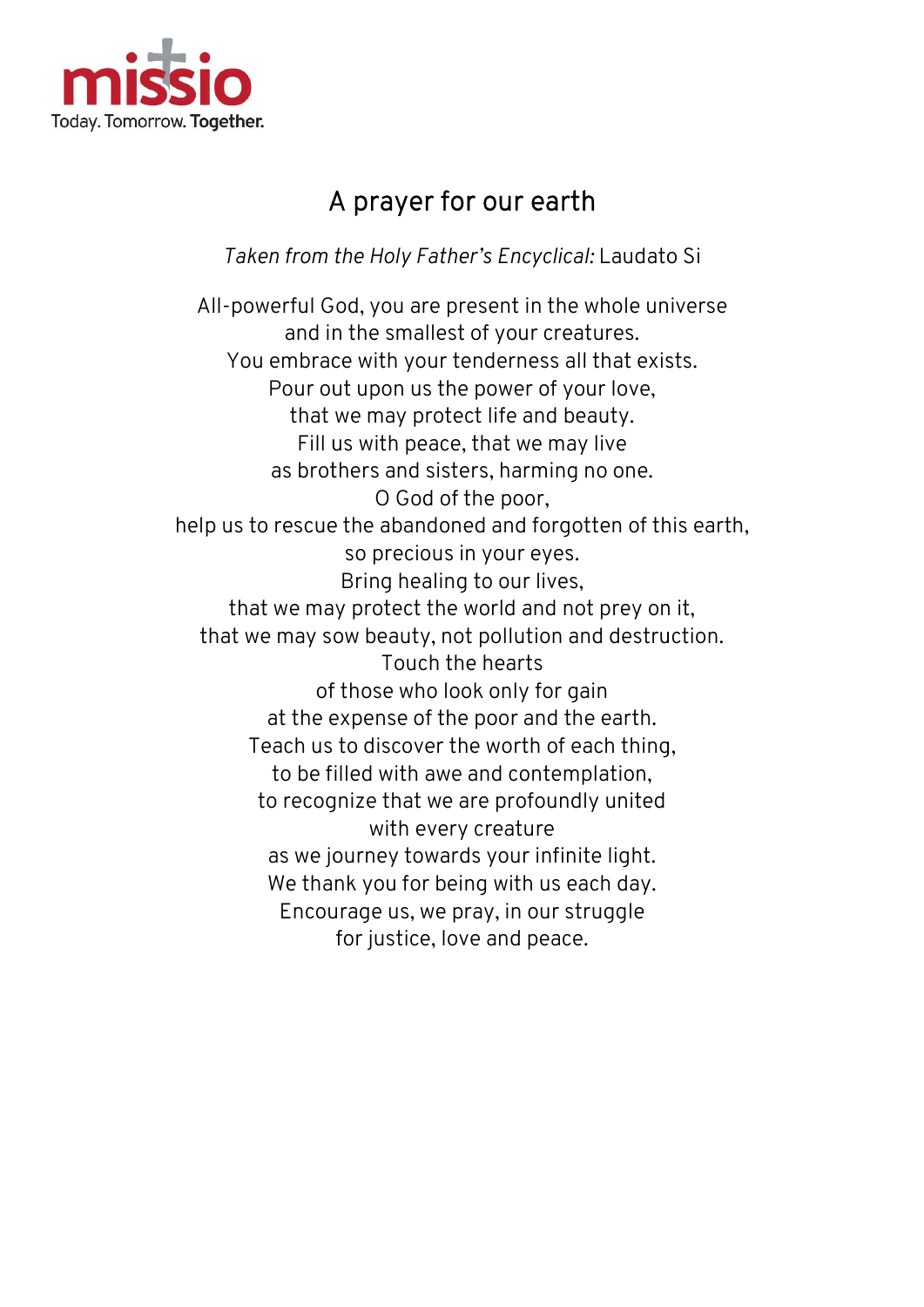

## A Christian prayer in union with creation A Christian prayer

Taken from the Holy Father Father's Encyclical: Laudato Si

Father, we praise you with all your creatures. Father, we praise you with all your creatures.<br>They came forth from your all-powerful hand; they are yours, filled with your presence and your tender love. they are Praise be to you!

through you all things were made. You were formed in the womb of Mary our Mother, you became part of this earth, and you gazed upon this world with human eyes. Today you are alive in every creature Son of God, Jesus, through you all things were made.<br>You were formed in the womb of Mary our N<br>you became part of this earth,<br>and you gazed upon this world with human<br>Today you are alive in every creature<br>in your risen glory. Praise be to you!

you guide this world towards the Father's love and accompany creation as it groans in travail. You also dwell in our hearts and you inspire us to do what is good. Holy Spirit, by your light e this world towards the Father's love<br>mpany creation as it groans in travail.<br>You also dwell in our hearts<br>you inspire us to do what is good.<br>Praise be to you!

Triune Lord, wondrous community of infinite love, teach us to conte contemplate you in the beauty of the universe, in the for all things speak of you. Awaken our praise and thankfulness for every being that you have made. being that Give us the grace to feel profoundly joined<br>to everything that is. in the myour all-powerful,<br>filled with your presence and you<br>Fraise be to you!<br>Son of God, Jesus,<br>through you all things were made.<br>Formed in the womb of Mary our<br>you became part of this earth,<br>gazed upon this world with h

God of love, show us our place in this world<br>as channels of your love for all the creatures of this earth, for not one of them is forgotten in your sight. Enlighten those who possess power and money that they may avoid the sin of indifference,